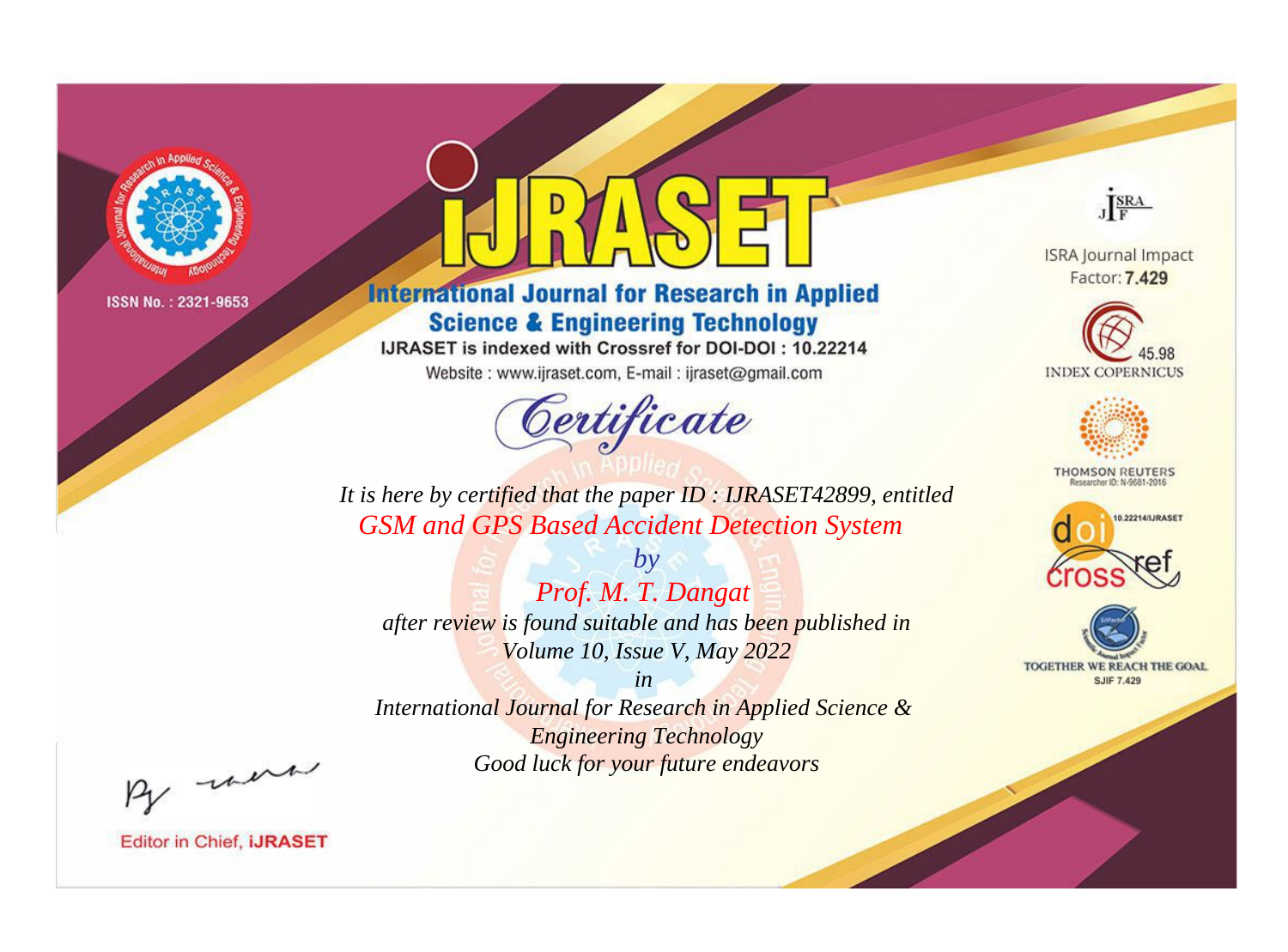

# **International Journal for Research in Applied Science & Engineering Technology**

IJRASET is indexed with Crossref for DOI-DOI: 10.22214

Website: www.ijraset.com, E-mail: ijraset@gmail.com



JERA

**ISRA Journal Impact** Factor: 7.429





**THOMSON REUTERS** 



TOGETHER WE REACH THE GOAL **SJIF 7.429** 

*It is here by certified that the paper ID : IJRASET42899, entitled GSM and GPS Based Accident Detection System*

*by Akshay Lonkar after review is found suitable and has been published in Volume 10, Issue V, May 2022*

*in* 

*International Journal for Research in Applied Science & Engineering Technology Good luck for your future endeavors*

By morn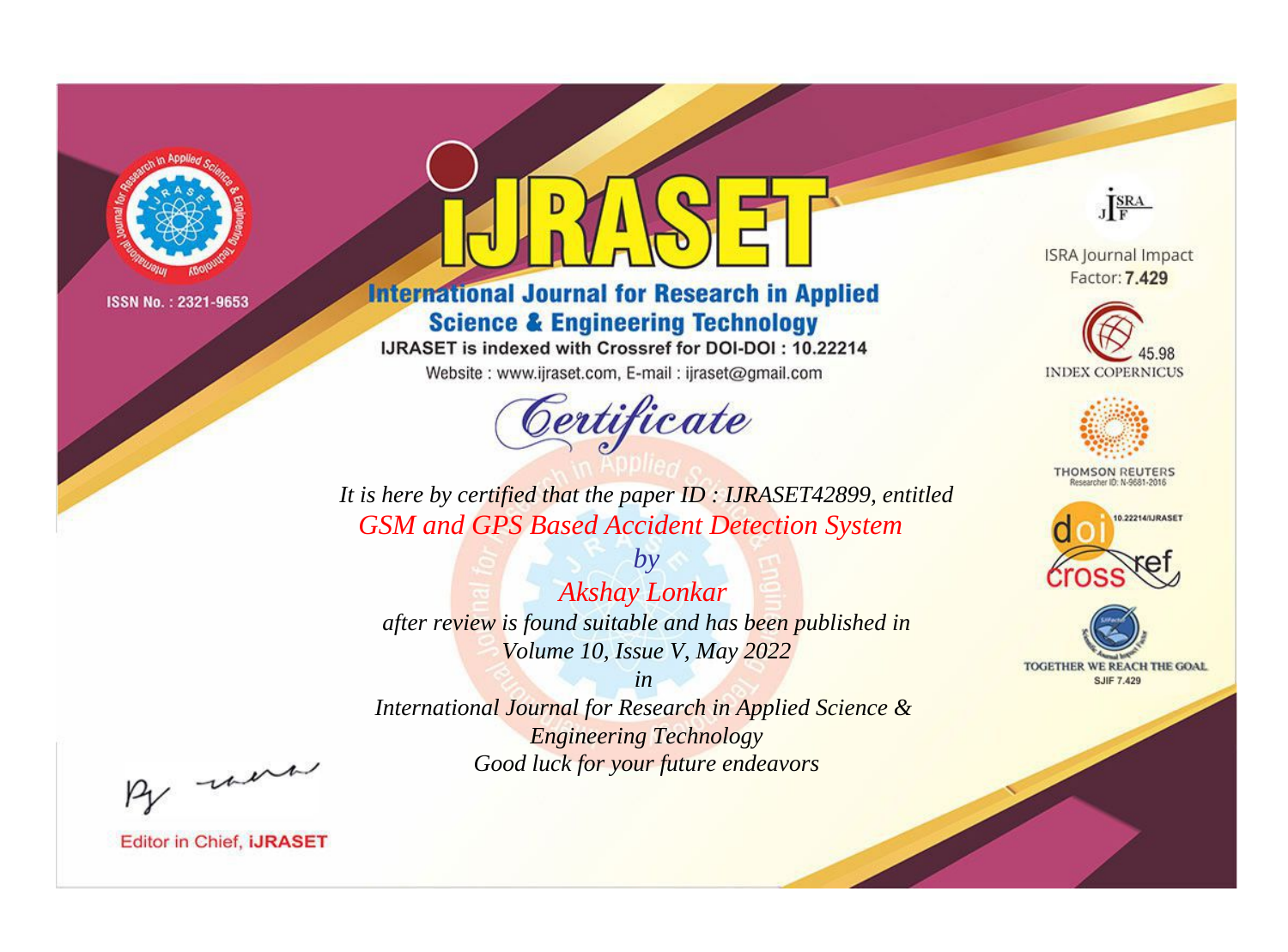

# **International Journal for Research in Applied Science & Engineering Technology**

IJRASET is indexed with Crossref for DOI-DOI: 10.22214

Website: www.ijraset.com, E-mail: ijraset@gmail.com



JERA

**ISRA Journal Impact** Factor: 7.429





**THOMSON REUTERS** 



TOGETHER WE REACH THE GOAL **SJIF 7.429** 

*It is here by certified that the paper ID : IJRASET42899, entitled GSM and GPS Based Accident Detection System*

*by Naresh Bharambe after review is found suitable and has been published in Volume 10, Issue V, May 2022*

*in* 

*International Journal for Research in Applied Science & Engineering Technology Good luck for your future endeavors*

By morn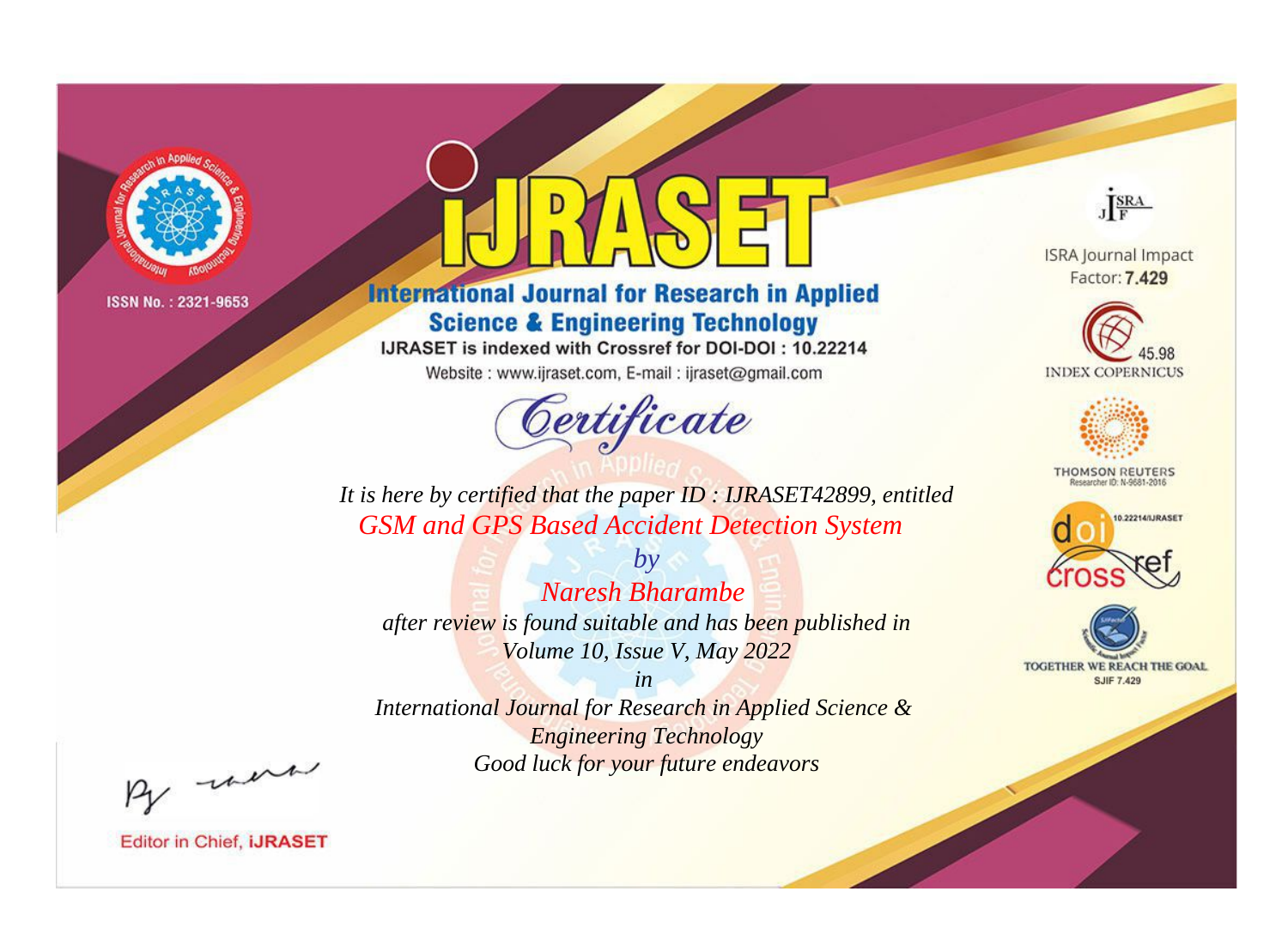

# **International Journal for Research in Applied Science & Engineering Technology**

IJRASET is indexed with Crossref for DOI-DOI: 10.22214

Website: www.ijraset.com, E-mail: ijraset@gmail.com



JERA

**ISRA Journal Impact** Factor: 7.429





**THOMSON REUTERS** 



TOGETHER WE REACH THE GOAL **SJIF 7.429** 

*It is here by certified that the paper ID : IJRASET42899, entitled GSM and GPS Based Accident Detection System*

*Rahul Pujari after review is found suitable and has been published in Volume 10, Issue V, May 2022*

*by*

*in* 

*International Journal for Research in Applied Science & Engineering Technology Good luck for your future endeavors*

By morn